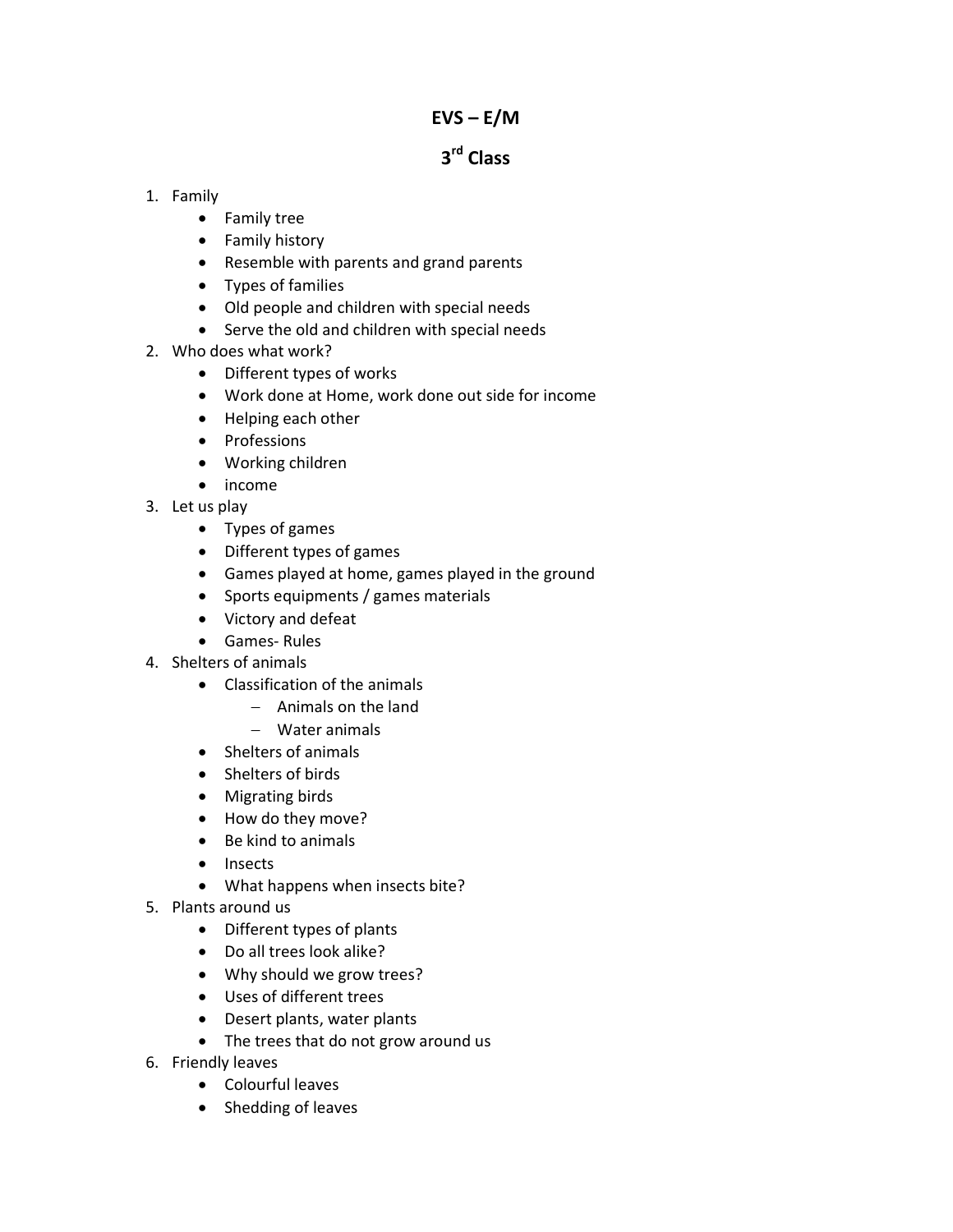- Compost
- Leaves as food
- Shapes with leaves
- Colours with leaves
- Playing with leaves
- Decorating with leaves
- 7. The food we eat
	- Why should we eat food?
	- Where does our food come from?
	- Food from plants and animals
	- Cooking food
	- Cooking utensils
	- Are all the food items cooked in the same way?
- 8. Food habits
	- Food habits in different areas
	- Food of different animals
	- Eating together
	- Can everybody eat everything?
- 9. Our village
	- Village
	- Local bodies
		- − Gramapanchayat
		- − Veterinary Hospital
		- − Post office
		- − Primary Health sub centre
		- − Bank
		- − School
	- Water tank
	- Places of worship
	- transport
- 10. Different types of houses
	- Different types of houses
	- Need of a house
	- Temporary residences
	- Roofs of houses
- 11. Clean house is the beautiful house
	- Types of decorations of houses
	- Sharing of works by family members
	- Garbage
- 12. Gems of clay
	- Pots clay utensils
	- Clay dolls
	- Steps in pot making
- 13. Colourful dresses
	- Colourful dresses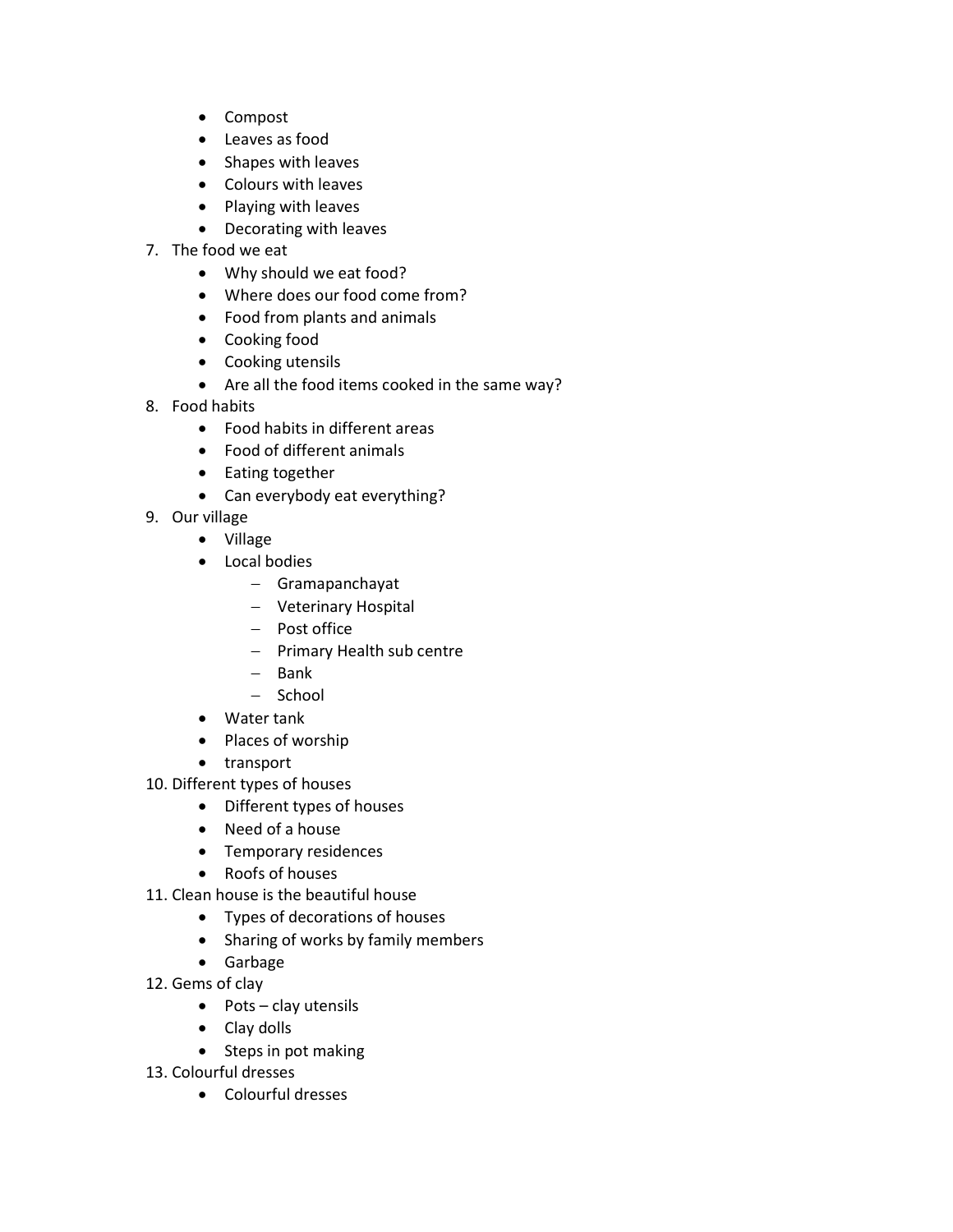- Different types of clothes
- Stitched clothes, readymade clothes
- Different designs of clothes
- People wear special dresses at the time of marriages and festivals
- Clothes worn in the olden days

14. I am here, where are you?

- Understanding the map
- Sides and symbols
- Map drawing
	- − Classroom
	- − School
	- − Street
	- − Village
- Map reading
- 15. Water our needs
	- Local water resources
	- Storing of water
	- Why do we need water?
	- Uses of water
	- Drinking water
	- Plants and animals also need water
	- Water pollution
	- Water scarcity
	- Conservation of water
	- Wastage of water
	- Water harvesting pit
- 16. Let's travel
	- Journey
	- Modes of transport
	- Vehicles that run in the forest, hilly areas, villages and towns
	- Journey for different purpose
	- Dangerous traveling
	- Vehicles in the past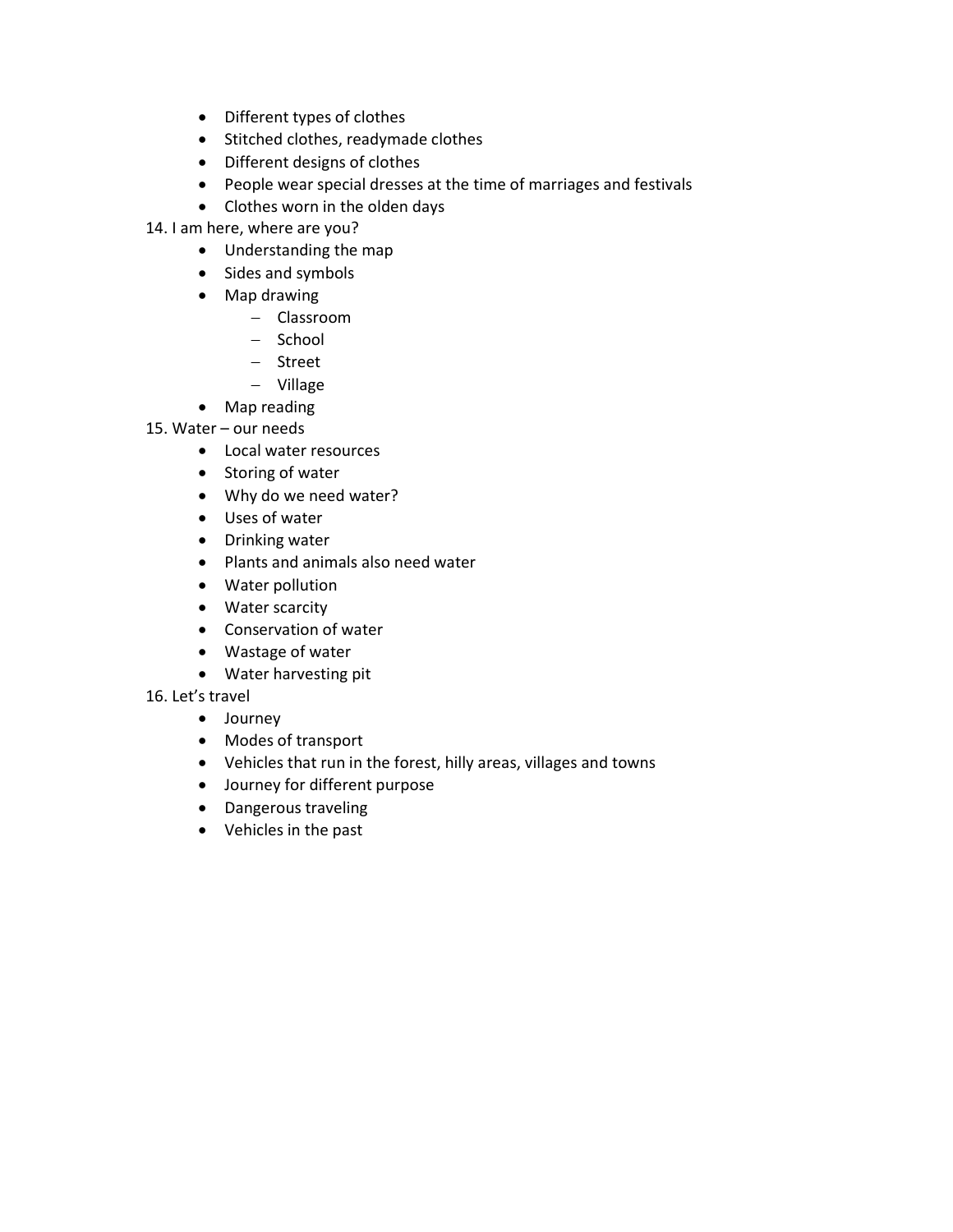## EVS E/M

# 4<sup>th</sup> class

- 1. Changing family structure
	- Changes in the family
		- − New arrival into family
		- − Marriage
		- − Moving to new places
	- Families yesterday, today, tomorrow
	- Family life use of home appliances
- 2. Different games and rules?
	- Rules of the games
	- Why rules
	- Can everybody play games?
	- Victory and defeat in games
	- Playing games is children's night
	- Games results
	- Games players
- 3. Various types of animals
	- Animals give birth to young ones and lay eggs.
	- Classification of animals on the basis of ears and skin
	- Uses of animals
	- Different types of animal skins
- 4. The life styles of animals Biodiversity
	- Life styles of animals
	- Birds their nests
	- Insects and their colonies
	- Empathy towards birds and animals
	- Biodiversity
	- Endangered species
- 5. Plants around us
	- Different types of plants
	- Climbers / creepers, shrubs and trees
	- Parts of a plant
	- Flowers- livelihood
	- Fruits seeds
	- Flowers to fruits
	- Do all the seeds look alike?
	- Germination of the seed
	- Dispersal of seeds
	- Nurseries
- 6. Find the way/ directions
	- Identifying the directions
	- Directions corners
	- Map drawing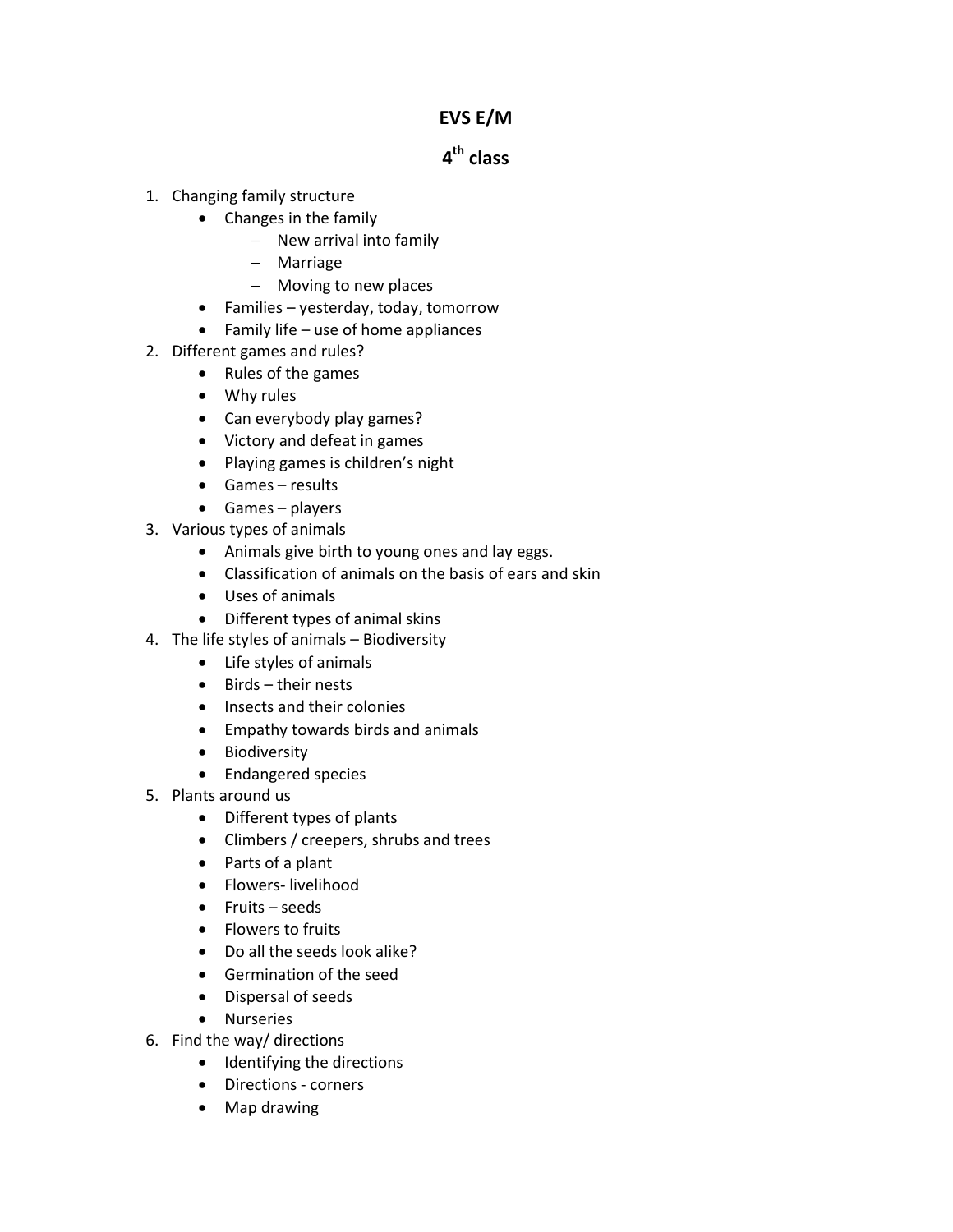- − Class room
- − Village
- − Mandal
- − District
- − State
- 7. Public institutions
	- Public institutions
	- Grampanchayat
	- Mandal Level
		- − Mandal Parishad Office
		- − Tahsil Office
		- − Bank
		- − Police Station
		- − Primary Health Centre
		- − Mandal Resource Centre
		- − Veterinary Hospital
	- District level Collectorate
	- Public institutions public property
	- Right to Information Act
- 8. Houses Construction Sanitation
	- Houses past and present
	- How a house is constructed?
	- Making of bricks
	- Changes in construction of houses
	- Houses in different regions
	- Houses problems
	- Defecation / excretion in open places
	- Complete sanitation
	- Construction of apartments
	- Garbage at our houses
	- Requirements of a good house
- 9. Our Village Our Tanks
	- Tanks
	- History of tanks
	- Construction of a tank
	- Big tanks of our state
	- Relation between the farmers and the tanks
	- Advantages of tanks
	- Tanks Pollution
	- We and our tanks
	- Management of tanks
	- Drying of tanks drought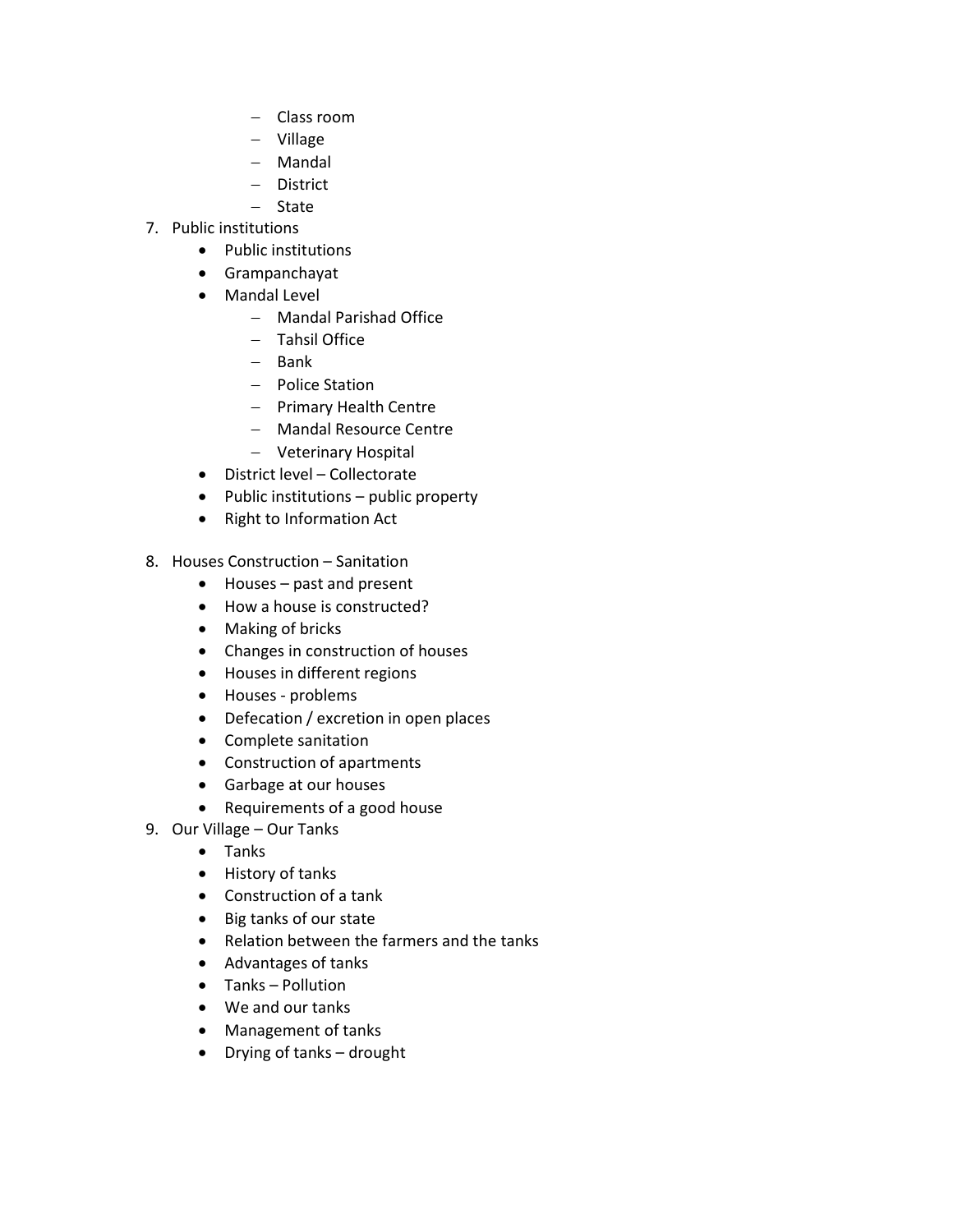- 10. Our Food Our Health
	- Picnic
	- Mid Day Meals
	- Healthy food habits
	- Preservation of food
	- Preparation of janata fridge
	- Wastage of food
	- Production of food material lot of effort of farmers
- 11. From village to Delhi
	- Travelling by bus
	- Problems of change
	- Traffic signals
	- Train journey
	- Types of clothes languages
	- Food in the train
	- Railway signals
	- Cleanliness in trains
- 12. Indian History and Culture
	- Ancient history
	- Indian history
	- Culture
	- Monuments that reflect Indian history
	- Some important personalities in Indian history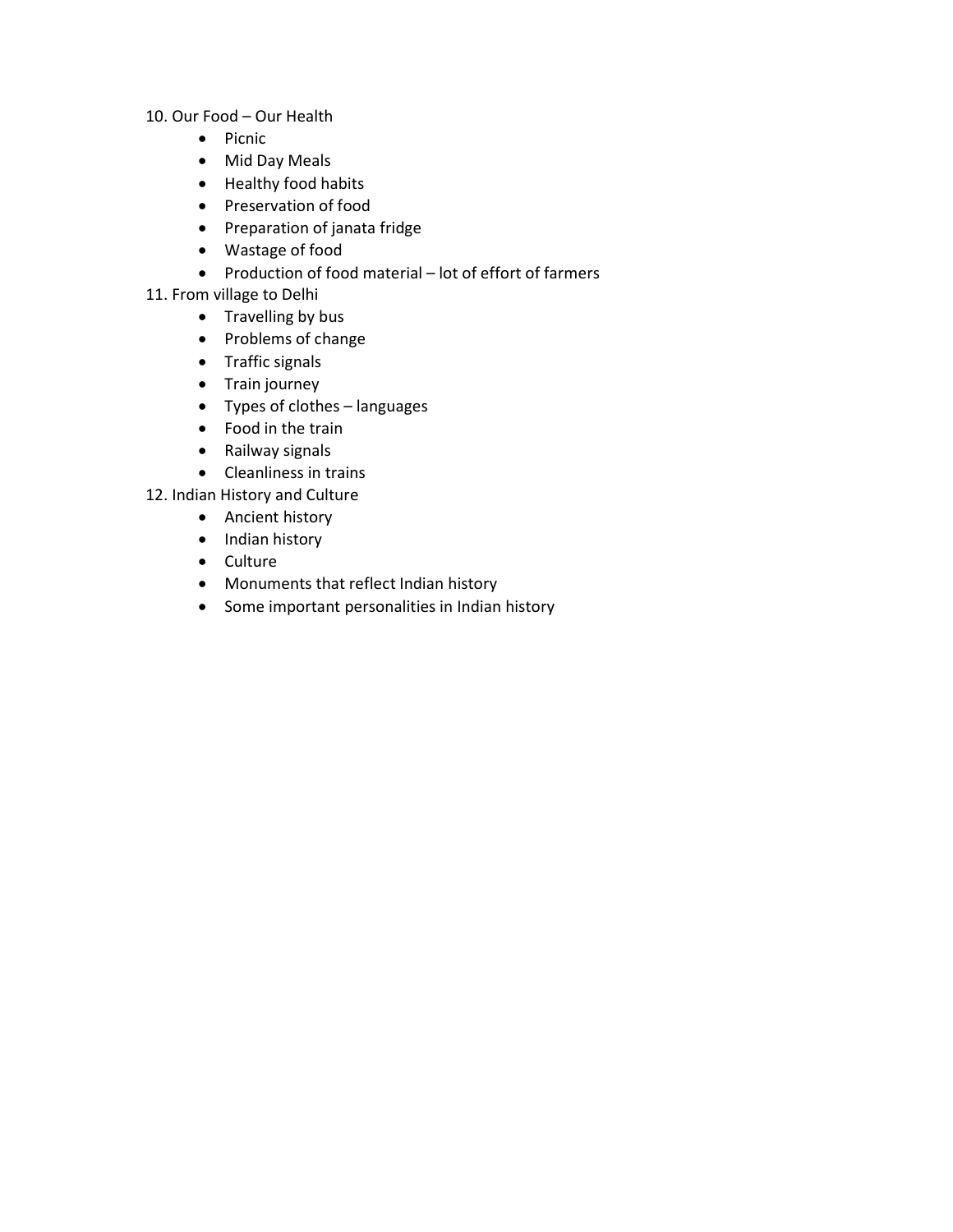## EVS – E/M (Syllabus)

## 5<sup>th</sup> Class

- 1. ANIMALS THE BASE OF OUR LIFE
	- Our needs Taming Animals
	- Sheep is my wealth
	- Sheep rearing
	- Friends of farmers
	- Uses of animals
	- Needs and difficulties of animals
	- Decreasing animal population
	- Biodiversity
- 2. CULTIVATION CROPS
	- Different steps in cultivation of crops
	- Agricultural equipment
	- Seed
	- Sustainable farming
		- Diary farm
		- Poultry farm
	- Pesticides
	- Kinds of crops
	- Places where different crops grow in Telangana

## 3. LET"s PLANT TREES

- Growing plants
- Light, fertile soil, water essential for growth of a plant
- Growing Plants
	- Which plants are to be planted and where
	- Precautions to be taken while planting
	- Plant protection, measures to be taken
- Council for green revolution
- Greenery Green words
- Vegetables in the back yard
- 4. NUTRIOUS FOODS
	- Varieties of food items
	- Energy giving foods
	- Food substances useful for growth
	- Food that keeps us healthy
	- Importance of the food
	- Nutrious food food pyramid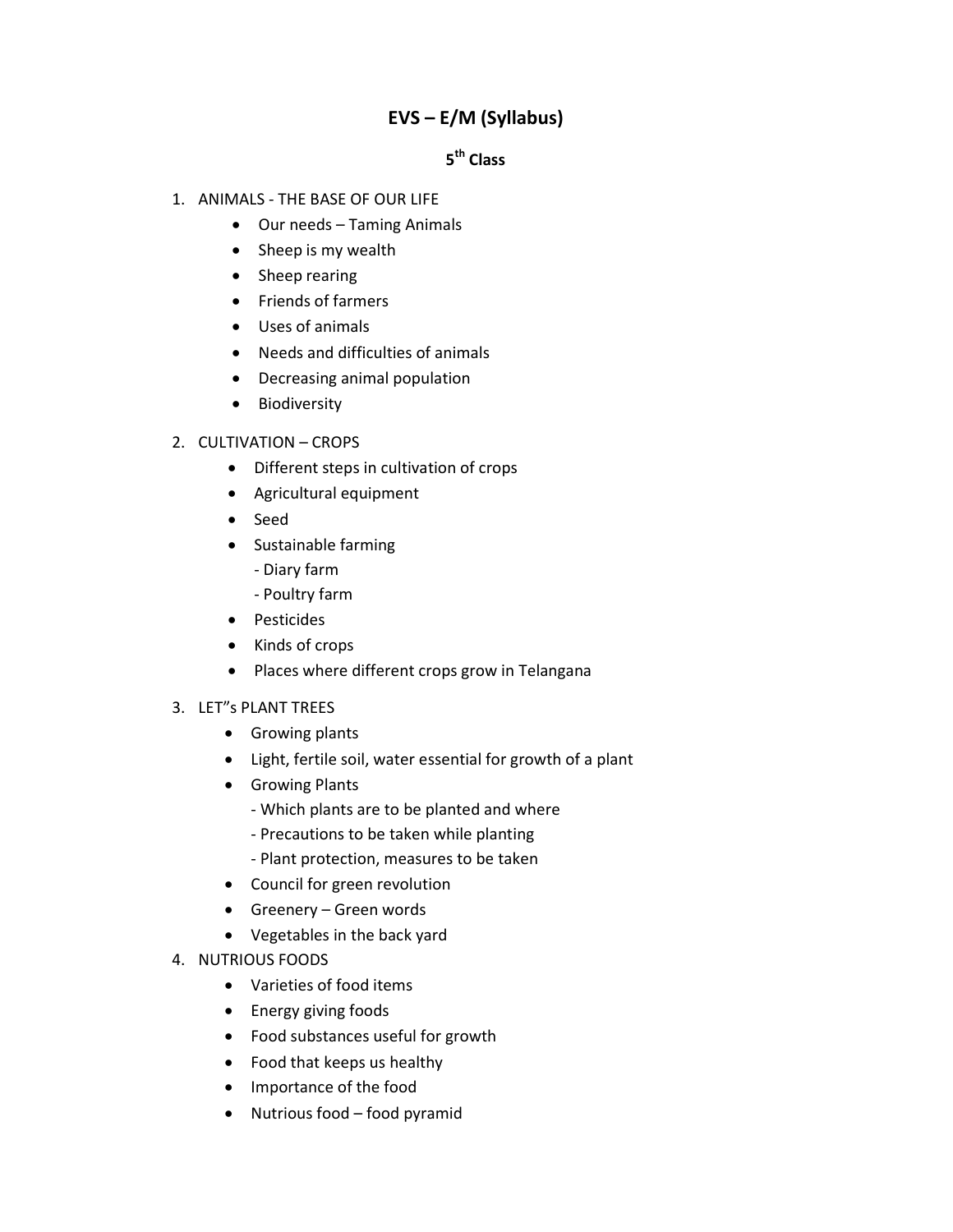- Junk foods
- 5. OUR BODY PARTS SENSE ORGANS
	- Our body Parts
	- Sense organs eyes, ears, nose, tongue, skin
	- Teeth
- 6. OUR BODY It's INTERNAL ORGAN SYSTEMS
	- The respiratory system lungs
	- The circulatory system Heart
	- The skeletal system
	- The digestive system
		- Beamont's experiment
	- The excretory system
	- The nervous system
- 7. FORESTS TRIBALS
	- Life style of the tribal's
	- Life style of the Chenchu, Gondu, Bonda tribes
	- Depletion of forests
- 8. RIVERS MEANS OF LIVELIHOOD
	- The River Godavari
	- Fishermen
	- Water transport
	- Dams crops
	- Rivers Civilisations
	- Industries Pollution
	- Drought, Floods
- 9. ATMOSPHERE WIND
	- Wind
	- Atmosphere
	- Seasons (winter, summer, rainy seasons)
	- .Layers of the atmosphere
	- Wind game
	- Music instruments that work with the help of air.
	- Air pressure
	- Power of air
	- Why do we need air
	- Air pollution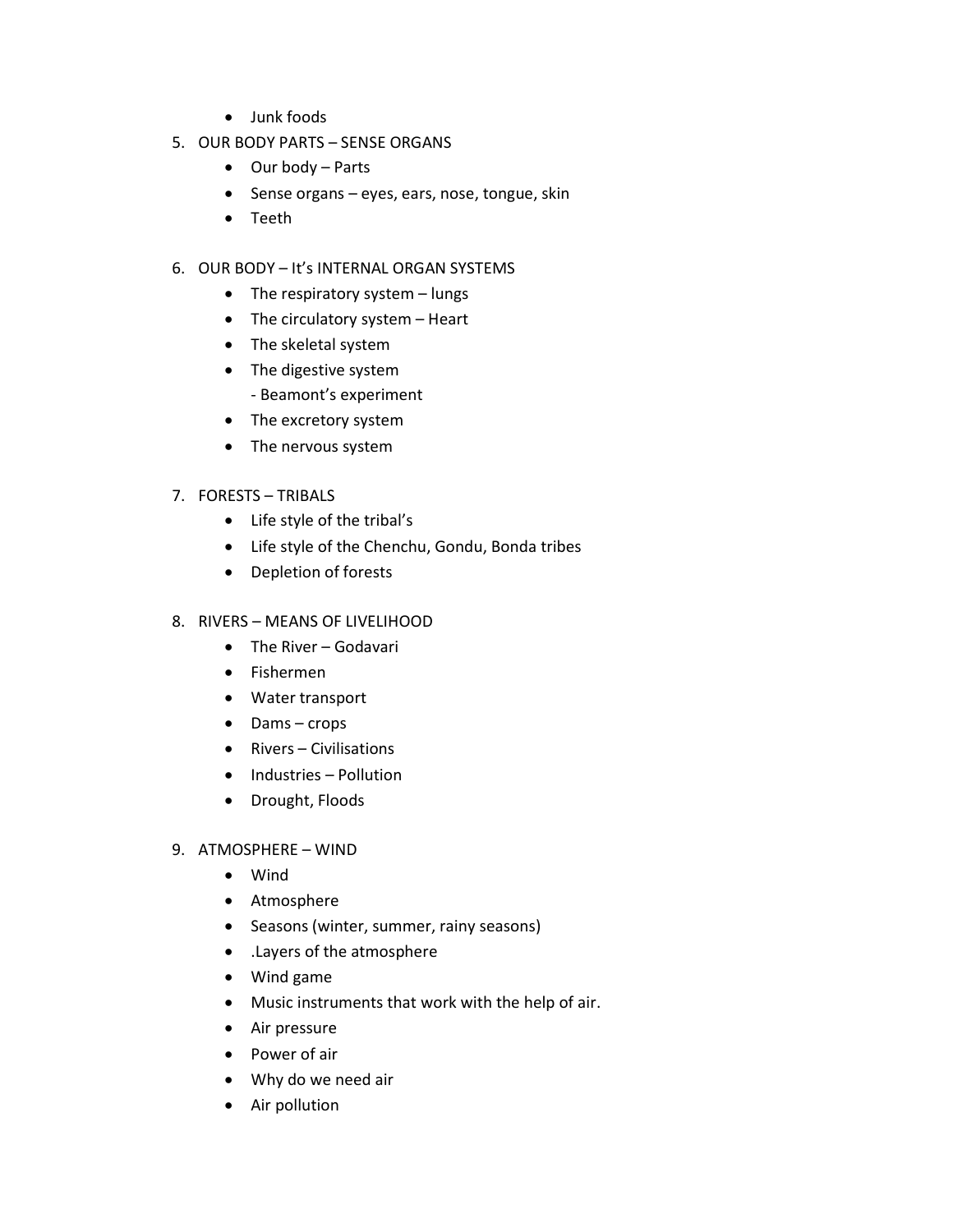#### 10. THE SUN AND THE PLANETS

- The solar system
- The sun and the eight planets
- Day Night
- The earth The moon
- Shapes of the moon

## 11. SAFETY AND FIRST AID

- When is safety needed
- Prevention of accidents
- What type of safety measures are needed
- Water accidents
- Earthquake
- Floods
- First aid
- 108

## 12. HISTORICAL SITES – WANAPARTHY FORT

- Wanaparthy fort
- Wanaparthy fort History
- Arts
- Temples
- Literary service
- Administration

#### 13. ENERGY

- Energy Vehicles Gadgets
- Energy resources –Renewable resources (solar, wind, water energy)
- Non-Renewable resources
- Energy resources in future
- Conservation of energy resources

## 14. OUR COUNTRY – WORLD

- India
- India and its regions
- Continents Oceans
- Water region